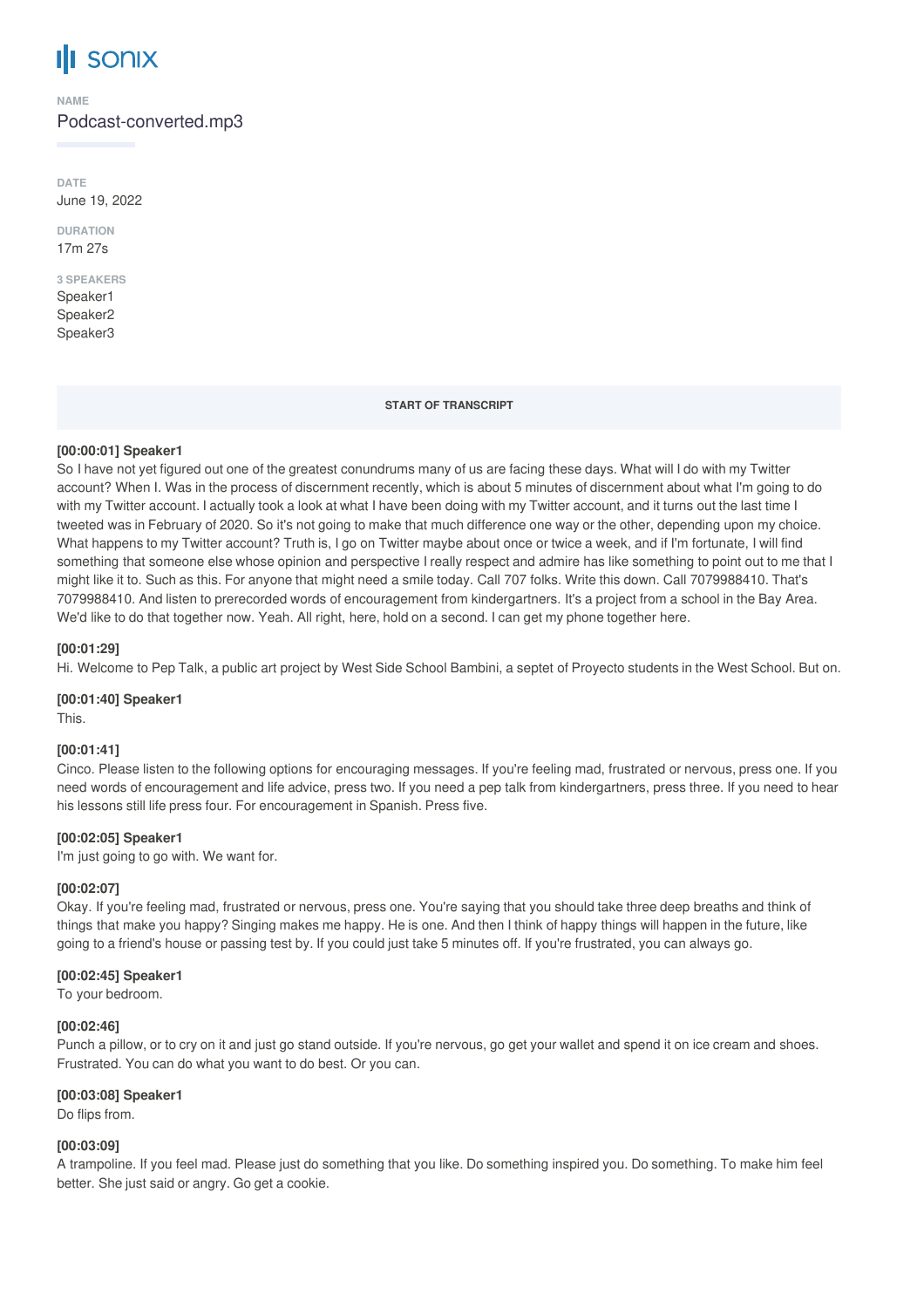### **[00:03:31] Speaker1**

Of moody or an ice cream. There are other categories. There are other categories and I encourage you to go back. 7079988410. So beyond the cuteness of that and it is abundantly cute, I actually find it to be something of a little psycho spiritual break, especially when I'm all wrapped up in my own head and in my own thoughts. A little bit of encouragement to kind of shift my perspective on things. Here's the other thing I love about that. Until you do it a bunch of times, you never quite know what you're going to get. You never quite know the encouragement, the words of wisdom, the joy that you'll receive. When you call up.

# **[00:04:34] Speaker2**

And you hear those words from those kindergartners.

#### **[00:04:37] Speaker1**

That's what I want to talk about today. Starting a new message series lasts this next month. It's called starting small. About beginning. Anything. It could be a new spiritual community, which I'm going to talk about just a little bit. It could be a new relationship. It could be a new job, could be a new time of planting seeds. Starting small. Even when. We may not know what's going to happen. What the result will be, what the yield will be. Truth is, when we look at most of the big things in our lives and by big, I'm not talking large, I'm talking significant. Almost all of those things started small. Including our very selves. An opportunity to start small. Is an opportunity to actually do what Rodney talked about. To have an intention to show up in our lives. And to be able to take opportunities as they arise, not by accident, but because they show up and because we have done what we could do to prepare ourselves before the.

#### **[00:06:08] Speaker2**

Opportunity arises.

#### **[00:06:10] Speaker1**

That we never knew was coming. Starting small also has a particular. Relevance and resonance for me. This is the second to last message that I will offer you as your founding minister. I guess I could try and do the math and count how many it has been, but it's been hundreds and.

#### **[00:06:40] Speaker2**

Hundreds over the years.

#### **[00:06:44] Speaker1**

I'm at a point now of winding down. Of thinking in bookends. What was here in the beginning and what's here now for me. What's starting and what's ending. And what continues, as I talked about at Easter. Wellsprings had a plan.

#### **[00:07:09] Speaker2**

To start very, very small.

#### **[00:07:14] Speaker1**

And intentionally so. For the first year and a half of our life before there were any seedlings that you could see breaking the surface.

#### **[00:07:27] Speaker2**

We chose to have our growth.

# **[00:07:28] Speaker1**

Happen in the quiet.

# **[00:07:31] Speaker2**

And in the dark.

#### **[00:07:34] Speaker1**

Down in the places that maybe could not be seen immediately. But in time would yield benefit and fruit. Chris Chappelle is here today and was one of the planting team members.

#### **[00:07:49] Speaker2**

That was our word.

#### **[00:07:50] Speaker1**

That we use to describe herself, the planting team. We knew that we were putting seeds into the ground, that we could not tell yet what they would yield many years later. 17 months. We were at it, right, Chris? Yeah. Before there was anything. And trust me, people were getting a little impatient by the time the 17 months were up. When are you going to be real? When are you going to do something? I said, you got to plant first before there starts to be a yield.

#### **[00:08:20] Speaker2**

And a harvest.

#### **[00:08:23] Speaker1**

We did a lot of things right here at WellSprings, especially in those early years and of course.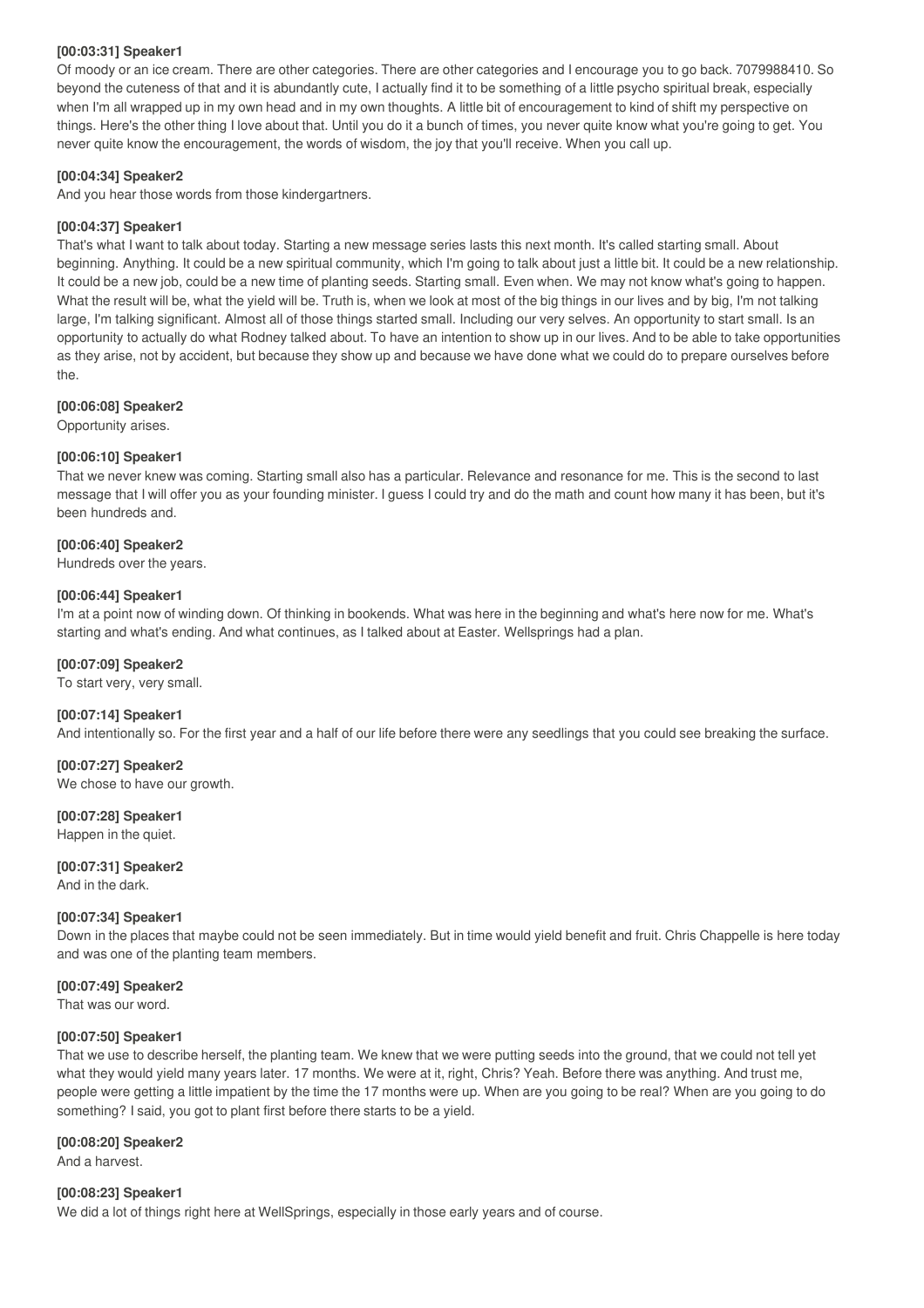# **[00:08:29] Speaker2**

Over the years since.

**[00:08:31] Speaker1** And I think one of the best things we.

#### **[00:08:32] Speaker2**

Did was taking our time early on.

#### **[00:08:35] Speaker1**

And Chris is actually going to preach next week and she's going to kind of handing off the baton here to you, Chris. Imaginary baton. Gotcha. Got it. Got it. Good. All right. She's going to talk more about what that.

#### **[00:08:46] Speaker2**

Process was like.

### **[00:08:49] Speaker1**

What I can say is that the planting team was an experience of faith. Of not knowing the ten other people very much. And they didn't know much about me. That we gathered to create the very foundation and beginnings of WellSprings. We were kind of a mystery.

#### **[00:09:11] Speaker2**

To each other.

#### **[00:09:14] Speaker1**

And in that mystery, there was joy. There was excitement. There was adventure. And there was a life force and form being built that we could not predict or control.

#### **[00:09:30] Speaker2**

And that was beautiful.

#### **[00:09:33] Speaker1**

And it still is. The experience we're going to invite you all into in just a few moments. Here is a chance to work with a bunch of mystery seats. Eventually you will find out what those seeds contain. But we're intentionally not telling you what they are right now. Be a little bit better to have a surprise, do you think? Yeah. Maybe some of you like, man. No, I want to know what we're getting right now. Those of us who like a certain amount of control in our lives. What? You're going to want some these seats, probably a little water, too. We're going to give you the dirt in the seats. Soil, not dirt. Excuse me. I was about to say, for those of us who have some control issues. This is even better.

#### **[00:10:28] Speaker2**

Spiritual practice for you.

#### **[00:10:31] Speaker1**

By the way, once your seedlings sprout. We know what those seeds will look like and you can get back in touch with us and say, what exactly is this that I have grown? And we will let you know. Truth is, these seeds that you'll see in just a moment were so tiny. That we were afraid they would blow away. And so Carol Breslin did such an amazing job putting together today's service with me. Put them into little biodegradable packets that you will plant in the soil. And nurture.

# **[00:11:10] Speaker2**

Until they start to grow.

#### **[00:11:12] Speaker1**

So I'd love to say hold the seeds in your hand, but if you do, they will blow away. So just hold the packet in your hand before you bury it in the soil to maybe just set an intention. Oh, you can open it up. Is that right? Did you hear that? All right. Well, here's a good news. You're going to have one of these. At your station. So today was about surprises. I didn't say I knew what I was doing. I'm going to ask you to read this first. As a way to set your intention. As a way to prepare.

# **[00:11:57] Speaker2**

Your seeds for growth.

#### **[00:12:00] Speaker1**

There is no guarantee that all your seeds will grow. You put that next slide. This is my own garden. For me, this is like Christmas and New Year's Day and Rosh Hashanah and all those great beginning times. The day when I can see for the first time every spring that my seedlings have started.

# **[00:12:27] Speaker2**

To grow and break the surface.

#### **[00:12:31] Speaker1**

My dad was publisher of Organic Gardening magazine for many years. I grew up around gardens and then I didn't garden for decades. And then the last decade I've started to do it every single year.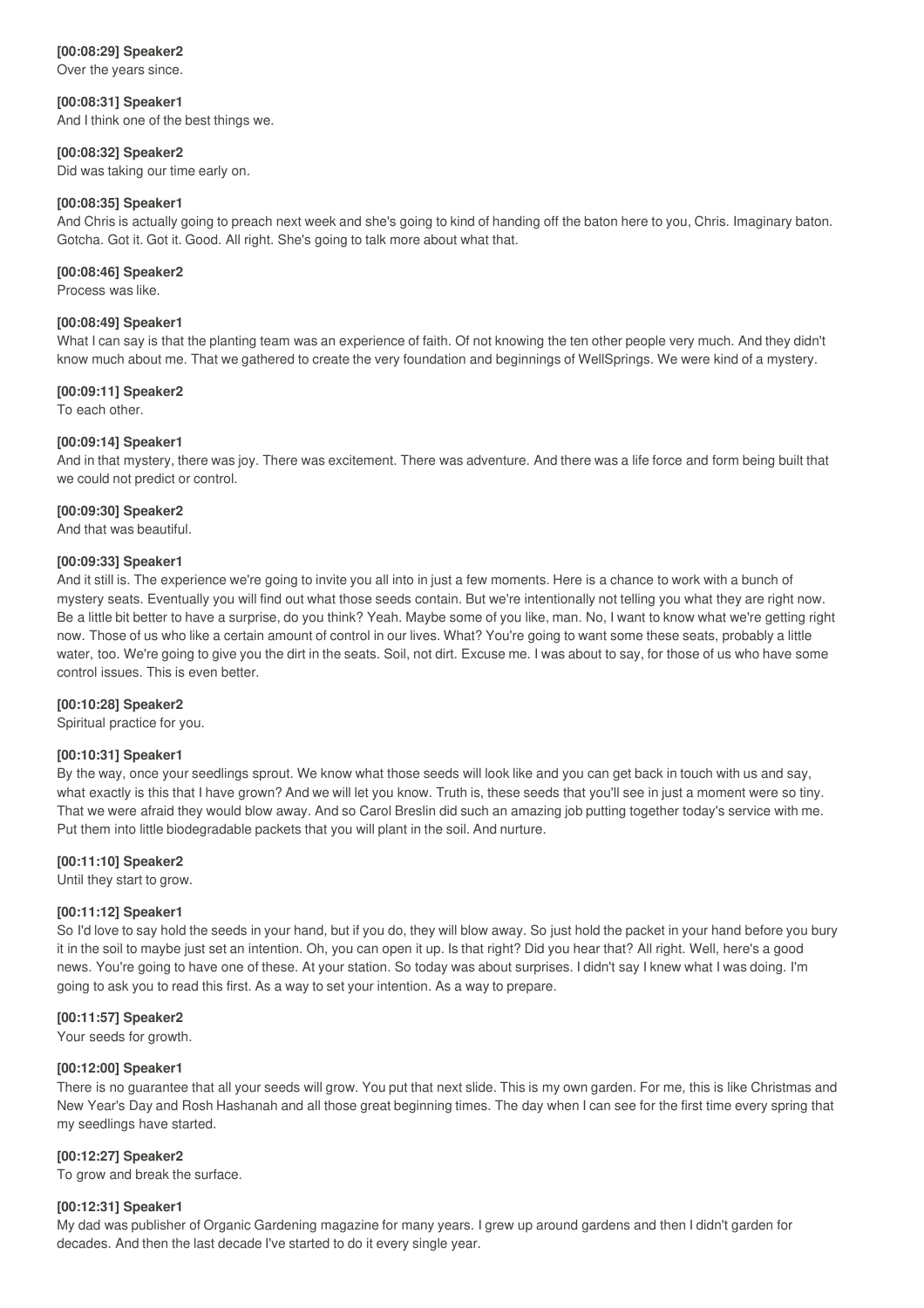# **[00:12:44] Speaker2**

And it is a joy.

# **[00:12:46] Speaker1**

He's great seeds, he's great soil monitoring for whether I can need to add a little bit more compost or water or not as much. But I got to tell you, I'm not always the most conscientious gardener. Sometimes I want to mix it up and put a whole bunch of seeds in one row and have no idea what comes up until they start to show themselves. It's my own.

# **[00:13:14] Speaker2**

Opportunity to practice.

# **[00:13:15] Speaker1**

Letting go a little bit. What I do before I put those seeds in the ground every spring. As I take an opportunity.

# **[00:13:23] Speaker2**

Like the garden song says, to bless them.

# **[00:13:26] Speaker1**

I actually spend a little time not sound odd, but after a few years of this kind of really makes sense to me. I do hold those seeds in my hand. And I remember that it is of.

# **[00:13:39] Speaker2**

Their nature to grow.

# **[00:13:42] Speaker1**

That they may not all grow. And if too many of them grow, I'm going to have to start thinning them. But it is of their.

# **[00:13:51] Speaker2**

Nature to grow. I just have to try to provide the support.

# **[00:13:57] Speaker1**

That I can. As best as I can. So in a moment before you go to your stations. Before you get involved in the mechanics of planting, which, by the way, will not take that long. Hold those seeds. In your palm. Recognize your intentions for them. Offer them some words of encouragement. Let them know that you'll be seeing them in just a little bit. And that you will.

#### **[00:14:30] Speaker2**

Offer the support.

# **[00:14:33] Speaker1**

That they need to grow. And remember that just as it is the nature of seeds to grow. So it is.

# **[00:14:41] Speaker2**

The nature of each and every one of our lives. We just have to provide the support needed.

# **[00:14:51] Speaker1**

So I'm going to ask you to find your place seated around the periphery. Go ahead. Some people bring your chairs. You're not going to have to return to your chairs where you're seated right now.

# **[00:15:09] Speaker3**

The following is a message from WellSprings congregation.

#### **[00:15:16] Speaker1**

So now that just about all of us and all of you have kind of planted your seeds, I'm going to ask you to do something when I ask you to take that little cup and place it into your palm. I'm going to ask you to bring your full and focused attention. Really gaze at it. Recognize what is planted there. And this will be our.

# **[00:15:46] Speaker2**

Closing prayer today.

# **[00:15:52] Speaker1**

Spirit. May we recognize that if we live aligned with this life. There is, in fact, so much opportunity for growth.

# **[00:16:05] Speaker2**

For flourishing.

# **[00:16:08] Speaker1**

That the elements are here for all of us, if we can recognize that they are, in fact, for all of us. Bless you. We recognize that this day, what we've done is something that we can do every day. Today it is with seeds. Tomorrow it may be with a relationship. It may be in a workplace, it may be in our families that every day we can be planting. Seeds of greater love and justice and belonging. And that what they may yield in time, we cannot know now. But here today there is hope.